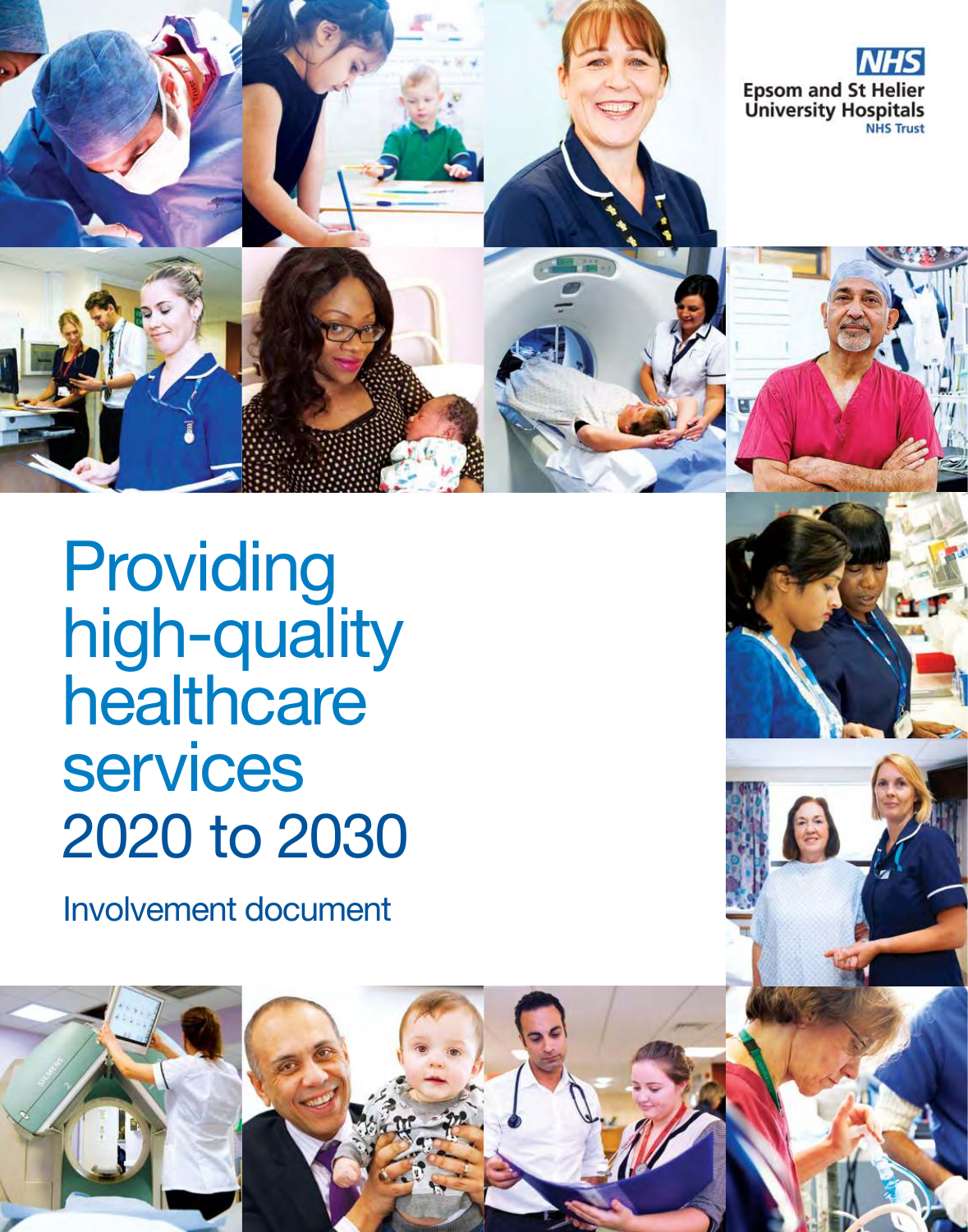At Epsom and St Helier, it's our mission to provide great care to every patient, every day. We are incredibly proud of the services we provide to our local communities. However, as an organisation that gets busier and busier every year, we have to look to the future and make plans for the challenges and opportunities that lie ahead. We want your help in shaping this future.

As part of that planning, in 2015 we made a committment that both Epsom and St Helier hospitals will continue to provide consultant-led, A&E, maternity and inpatient paediatric services 24 hours a day, seven days a week until at least 2020. And, St Helier will provide specialist and emergency care such as acute surgery for our most sick patients, and Epsom will expand its range of planned care. We will work with GPs to provide significantly more care in community settings so that people only come to hospital when it is absolutely necessary. We have not wavered from that commitment.

In 2015, the main challenges that we faced were:

- the need to strengthen staffing in key service areas;
- inconsistency in delivering clinical care, which increases risk and possible harm for our patients;
- poor buildings and grounds; and
- unstable finances.



Since April 2015, we now have over 300 more front line staff than we did 18 months ago. We have substantially increased our clinical staffing, become safer than ever before by improving services and we have stabilised our finances.

Daniel Elkeles, Chief Executive **Officer** 

However we have not found long-term solutions for our buildings and facilities. To get to a solution we have to be clear about how we think healthcare will be delivered in 2030.

This document sets out our current thinking on how care should be delivered and the facilities we will need to do that. We would like your views and thoughts on that.

In every scenario where we consider a solution, the vast majority of care that we provide remains at our sites at Epsom and St Helier.

Get involved and have your say by emailing **esth2020-2030@nhs.net.** 

However, we need your help in deciding what we need for our communities so that we can make the case for the several hundreds of millions of pounds that we will need for new hospital buildings.

This is your opportunity to get involved and have your say at this early stage when we are trying to find the answer. Please email us at **esth2020-2030@nhs.net**  with any questions, concerns or comments that you have.

**Providing high-quality healthcare services 2020 to 2030**

## **Contents**

We want to continue to improve our services. Overall the Care Quality Commission (CQC) has rated us as requires improvement which is similar to many other hospitals. Within this we have some services that are good and outstanding including our renal, outpatients, end-of-life care and the

Dr Ruth Charlton, Joint Medical Director "In an ideal situation we'd have key services located close together to maximise efficiency and minimise inconvenience to patients."



Dr James Marsh, Joint Medical Director "Having key services under one roof would mean patients won't have to be transported between buildings."



Charlotte Hall, Chief Nurse "We'd like more single rooms and more space between beds to make it easier to control infection."

- **3** A welcome from our Chief Executive
- **4** Our aims for Epsom and St Helier hospitals
- **8** The future of healthcare
- **14** Our clinician's aims for the buildings
- **20** How does our work fit into the rest of the local NHS' plans?
- **24** How do we deliver this model of care for the future?
- **26** Our current thinking
- **27** We want to know what you think

## What this document is for

## A welcome from our Chief Executive



orthopaedic centre. We want all of our services to be rated highly by our regulators and local people.

It is our intention to involve our patients and local people in agreeing the way forward for our hospitals and so we have produced this document as a way of starting a new conversation about our services. We are not making any recommendations or decisions at this point. If we reach the stage where firm proposals to significantly change services on any of our sites are made, then with our commissioners we would expect to run a formal public consultation before making any decisions. At this stage we are simply opening up a discussion which we hope you will want to take part in.

This document sets out our current thinking about how we may organise our services in future. It is intended to provide a background to our current situation and the basis for discussions involving our patients, staff and local people. This is not a formal consultation  $document - it is an opportunity for us$ to continue to involve local people and get their views on how hospital services could be shaped in 2020 and beyond.

### **Epsom and St Helier and the CQC**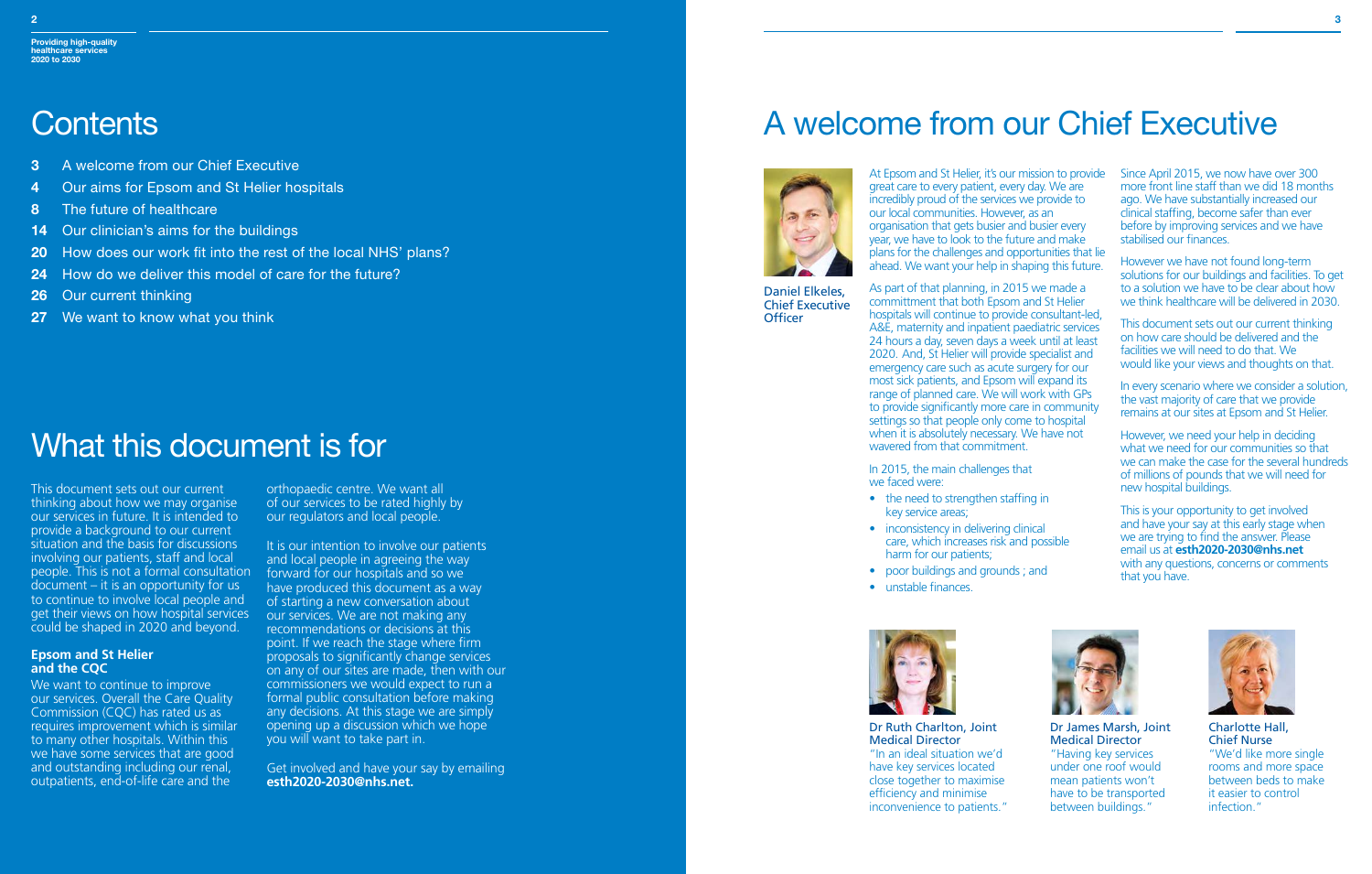attract people to work in the hospitals and we were very shortstaffed as a result.

In April 2015, we published a fiveyear strategy to provide much more certainty about the future of both hospitals. In that strategy we committed to keeping A&E, maternity and paediatrics at both Epsom and St Helier hospitals until at least 2020 – and that commitment stands firm.

### **Where we are now**

We're very pleased to say that the certainty we provided has meant that we have recruited and retained more staff than we have ever had, and have made significant improvements to the quality of care that we provide.



Our aim is to provide great care to every patient, every day. We know that we have some of the most committed staff in the NHS and they have to work (and care for patients) in probably the worst acute hospital buildings in London. St Helier Hospital was built before the NHS was established and before antibiotics were invented, and Epsom Hospital is almost as old.

We are one of the few trusts in the country consistently delivering the four-hour A&E target and are regularly the best in London.

### **Providing high-quality healthcare services 4**<br>Providing hig<br>healthcare s<br>2020 to 2030

# Our aims for Epsom and St Helier hospitals – providing great care to every patient, every day

As you are all probably very aware, over the years there have been a number of reviews of the services provided in south-west London, and virtually all of those reviews found that acute services should be removed from one or both of Epsom and St Helier hospitals. All that uncertainty about the future meant that there was no clear plan for the hospitals and very little money invested in them. Worse still, that uncertainty meant that it was very difficult to

We are safer than we have ever been – we have lower death rates than most other hospitals, and are consistently among the safest 25% in the country.

|  | ST/ |   |
|--|-----|---|
|  |     | 8 |
|  |     | 5 |
|  |     |   |
|  |     |   |
|  |     |   |



Our finances are more stable than they have been – we met our financial plan for the financial year ending March 2017. We have a similar plan for this financial year.

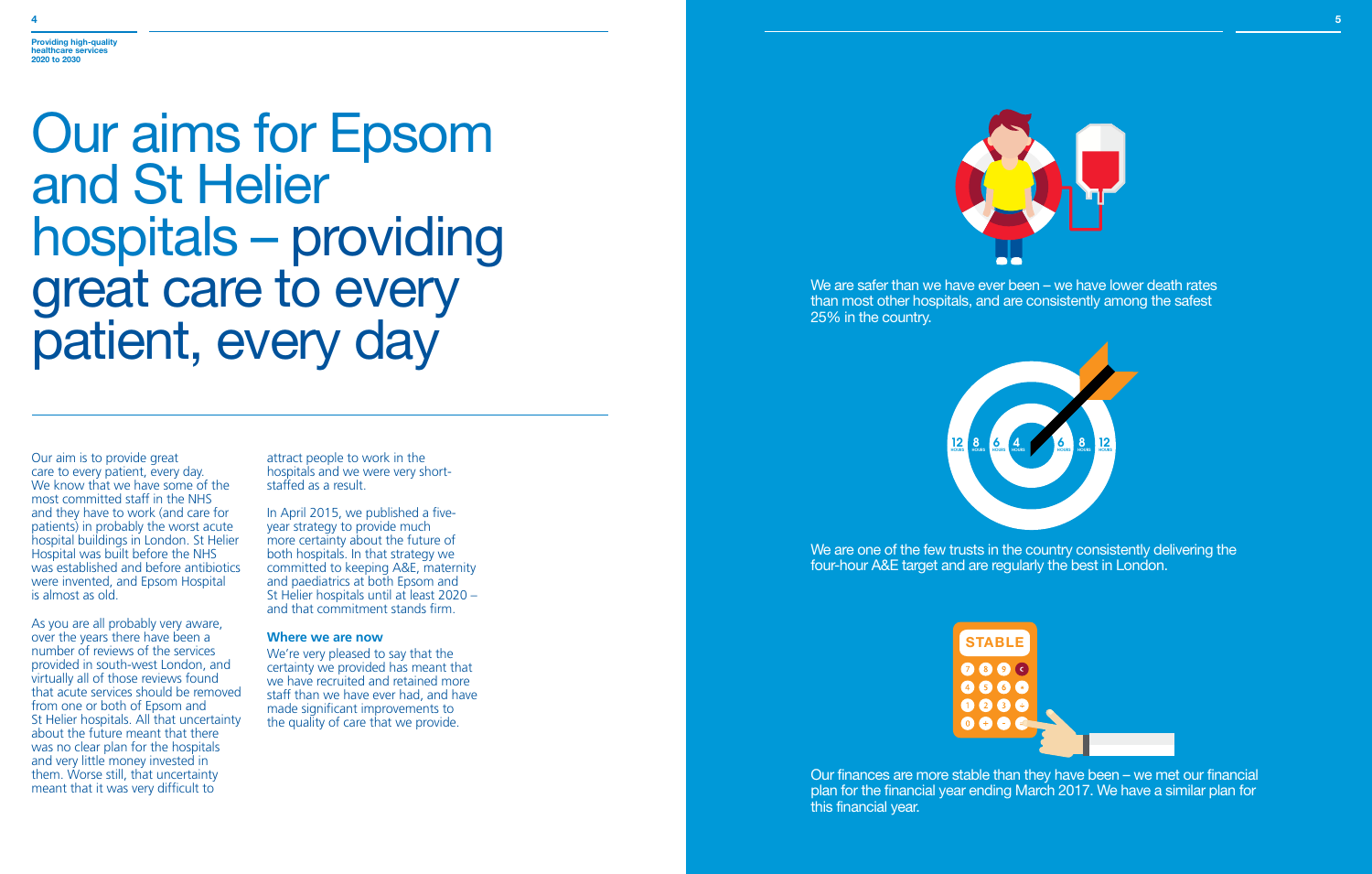We have now developed an estates plan that takes us to 2020 that will help deal with the current critical failings at both Epsom and St Helier.

We have issues with our buildings that need dealing with urgently, including power supply, leaking ceilings, windows that need repairing and lifts that aren't big enough for patient beds. This amounts to a backlog maintenance bill of £80 million. Work is underway to securing the funding for both Epsom and St Helier hospitals that will deal with the backlog maintenance challenge and provide space for providing and expanding clinical services. We will pay for this by releasing our spare land, which is not needed.



We are at the leading edge of working with our partners to make sure that older people can be looked after in their homes and reduce the amount of time they spend in hospital if they become acutely unwell. This pioneering new model is known as Epsom Health and Care. It's a partnership of four of the biggest providers of care in the area – us, Surrey County Council (who provide social care), CSH Surrey (who provide NHS healthcare in people's homes), and all of the 19 local GP practices. It means that people over age 65 can be seen in the right place, at the right time, and with the right support at home to avoid unnecessary stays in hospital.



Epsom Health and Care has improved the care for our patients. It means that more than 30 patients a day are cared for at home when they would have previously needed to come into hospital.

It has also meant that, for our patients over the age of 65, we have been able to reduce

the average time they need to stay in hospital by half a day.

And the service is looking to expand this year – the team of 60 hospital staff, GPs, re-ablement staff and community health teams will expand to include stroke care.







**Epsom Health and Care** @home service

We are also involved in the Sutton Homes of Care vanguard (where care homes are working closely with the NHS, local authorities, the voluntary sector, carers and families to improve the health of their residents).

In 2015 the Red Bag initiative was launched. This means that when a patient comes to St Helier from a care home, they have personal belongings with them. Our staff also have the main information about any of their existing conditions straightaway. Since we have introduced this, it has been taken up by other hospitals across the country.

You can watch a video about the journey of the Red Bag on our Youtube channel at **www.youtube.com/epsomstheliernhs**

But we have to make plans for beyond 2020, and make sure our hospitals can continue to be financially and clinically strong for many years to come.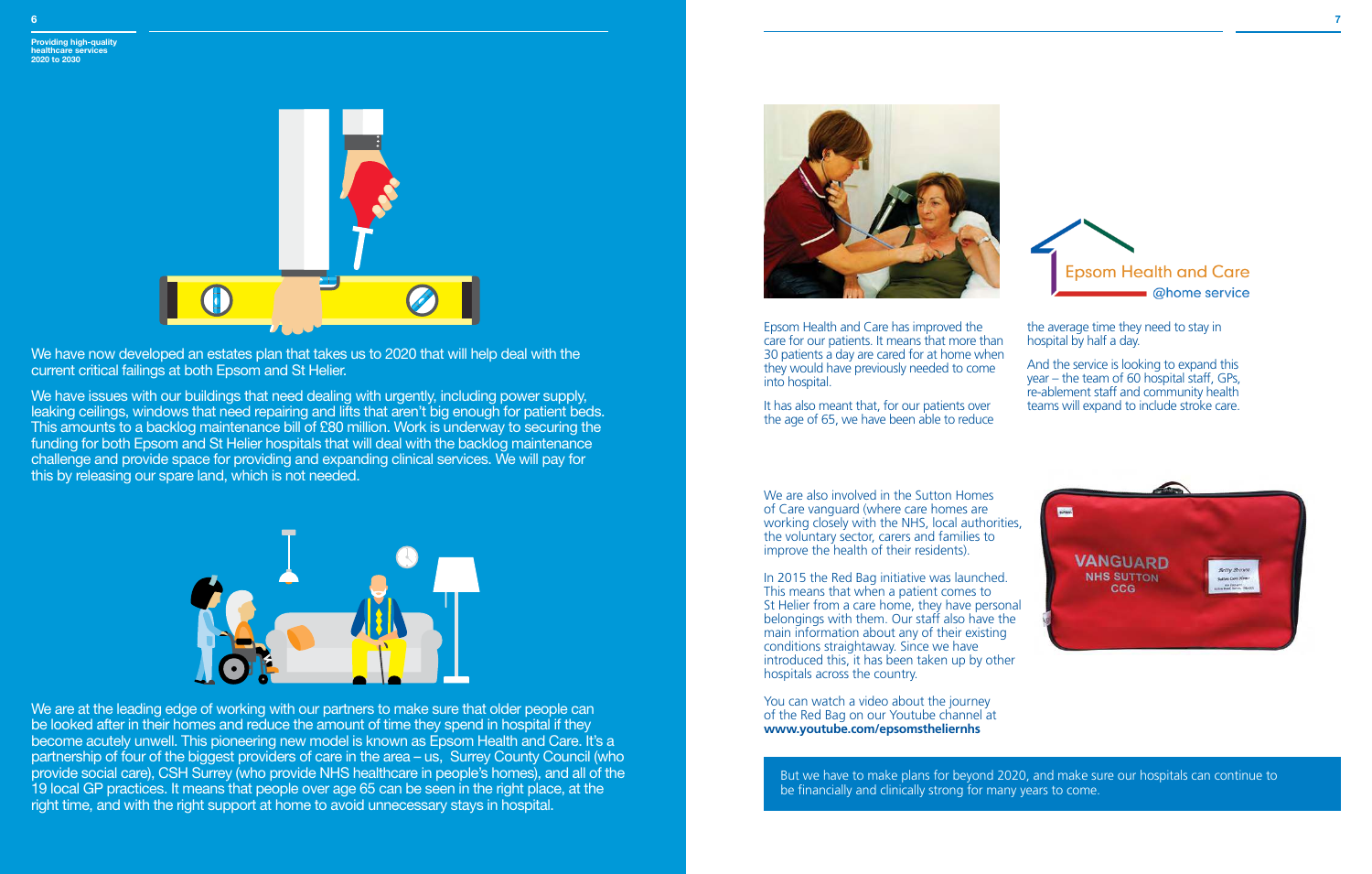# The future of healthcare – our clinical model

Just to be clear, we are now describing how we believe healthcare will be provided after 2020. We asked our clinicians to look at what we are doing now and describe how they believe care should be delivered in 2030. Our clinicians have been hard at work thinking about this and working with other local care providers and local GPs to develop the clinical model. It builds on the many changes that we have already delivered, such as increasing amounts of planned-care surgery being done as day cases so that patients don not have to be admitted. It also builds on the new care models for managing emergency care which we have been at the leading edge of developing and which feature strongly in the national strategy documents like the 'NHS Five Year Forward View'.

- a big reduction in the number of people being admitted to hospital;
- a reduction in how long the residents who are admitted have to stay in hospital; and
- many more people being able to die a dignified death in the place that they have chosen.

A great example of that is the Epsom Health and Care partnership (which you can read about on pages six and seven).

In Sutton we have been actively working with GPs, social care and community health to look after people in nursing homes. This has led to:

We believe the best way to improve care for our sickest and most at-risk patients, which represents 15% of the patients we care for, is to bring four of our acute services together under one roof (see page 10 for the details on these services). This would mean that those patients who need very specialist acute care would be treated and cared for in a specialist facility.

### **Keeping services local**

Most patients will see no change to where they currently receive their hospital care. For most of our patients, it is important that the care they receive from us is properly linked up with the

**We think the following services will always be provided on both our hospital sites, and will continue to be available for the 300,000 people who need St Helier and the 200,000 people who need Epsom every year.**



care they are already receiving from their GP and other local health and care staff. We are committed to making this happen and this means that every scenario we have looked at for the future involves keeping most of our services local. We also believe that we will need broadly the same number of beds that we have today.

### **Improving Care for our sickest and most at-risk patients**

It would also meant that we could provide more specialist care and improve our staffing levels. More specialist senior doctors and nurses would be available to care for our sickest patients. We would be able to invest in the best equipment as we will not have to buy two lots of equipment for use on two sites. It would help us to continue to improve the quality of care we provide, and would mean that we have more consultants (the most senior doctors) available on our wards for longer every day.

### **What this means**

All of this means that we can confidently say that 85% of the patients we currently treat at Epsom and St Helier can continue to be treated safely, to a high quality and that it is both affordable to us and our commissioners. At the same time as keeping all of that care local, we want a single specialist acute facility so that we can provide the best possible care for our sickest and most at-risk patients.

Urgent and emergency care – emergency care centre open 24 hours a day with specialist medical support, taking adult and child walk-ins.



### Outpatients and diagnostics – outpatient clinics (including the recently opened eye units), endoscopy and radiology (including plain film radiography, CT and MRI scans).

Ante natal and post-natal care – clinics for pregnant women and new mothers.



### Elective procedures –

non-complex elective surgery (not needing critical-care support) and the eye units. In every scenario we are looking at, the hip and knee joint replacement centre (SWLEOC) staying at Epsom Hospital. This service has received a Care Quality Commission rating of 'Outstanding' and we have every intention of building on its success.

### **Providing high-quality healthcare services 2020 to 2030**

Elderly care services – including certain emergency admissions, frailty service, inpatient beds and a centre of excellence for rehabilitation.



Integrated care – multi-functional space for community-facing services, including primary care, social services and community services. For example, this could include GP services, learning disability services, day centres, community centres and a children's centre.



Of the 900,000 appointments, procedures, admissions and visits to A&E we deal with every year, 765,000 would take place in the same place as they do currently. That means for 85% of patients, there would be no change.

But for these patients, we want our care to be more joined up with the local NHS. For example, if you came to our hospitals for an outpatient appointment, our consultant could see all of the medical records that your GP has access to.

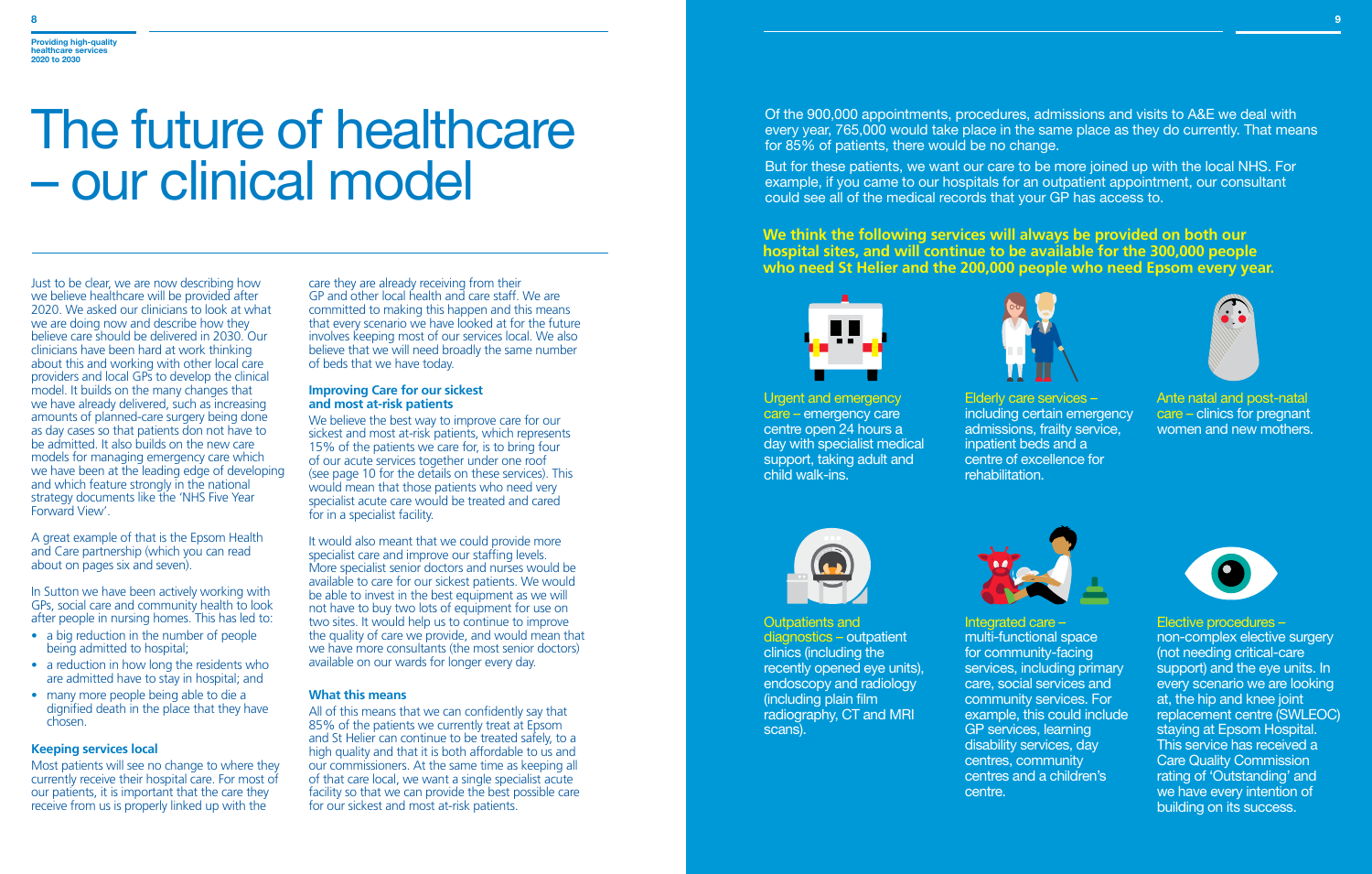### **Specialist acute services**

Our clinicians believe that there is a really strong case to keep our services local. This means local services for patients with chronic long-term conditions, patients requiring diagnostics, most planned care and most urgent care needs.

They also believe that there are four specialist services that we need to bring together under one roof. These are:

- major A&E (patients who are acutely unwell needing complex clinical assessment and procedures like resuscitation);
- inpatient paediatrics (the small number of children who need to stay in hospital overnight);
- babies born in hospital so that the right support is available for women who experience complications during birth as well as supporting new born babies who need extra care; and
- complex emergency medicine (patients who need services like high-dependency care and coronary care).

These are four of the services that form the grouping of specialist acute' services. Over the past few years we have already brought together the other services that are part of this onto one site. They are shown below:

We have shown great improvements in quality by bringing together these services. For example, the mortality (death) rate for our patients who have a broken hip is much lower than the national average. Put simply, our busy hip-fracture unit provides a high level of care to patients who have suffered a fracture. By making sure a consultant ortho-geriatrician carries out reviews much sooner as well as providing, specialist care on our dedicated unit and prompt surgery, we are helping to save lives.

- We are a centre of excellence for elective orthopaedic surgery. We have five operating theatres (and a sixth is currently being built), a 17-bed recovery area, 54 ward beds, and a critical care unit.
- We also have excellent outcomes with a low complication rate and a 99% patient-satisfaction rate.





- critical care (the highest dependency care a hospital can offer patients with life-threatening conditions). We have 13 beds at St Helier able to offer this level of care;
- emergency surgery and trauma (a large range of surgical conditions from appendicitis to broken hips). These services are all provided at St Helier. Patients needing these services who come to Epsom A&E are transferred, generally by ambulance, to St Helier.
- All patients with a hip fracture go to St Helier.
- Patients with a hip fracture receive gold-standard care.
- Complication and mortality rates are very low (death within 30 days of a hip fracture is 5.8% versus 8% compared with other hospitals).
- Same-day surgery is 91% (nationally 72%).
- A senior geriatrician carries out a review within three days in 99% of cases (nationally 85%).

### Providing elective care

### **South West London Elective Orthopaedic Centre (SWLEOC)**

### Providin g emergency care

### **St Helier's Hip Fracture Unit**

### Bringing together specialist services improves care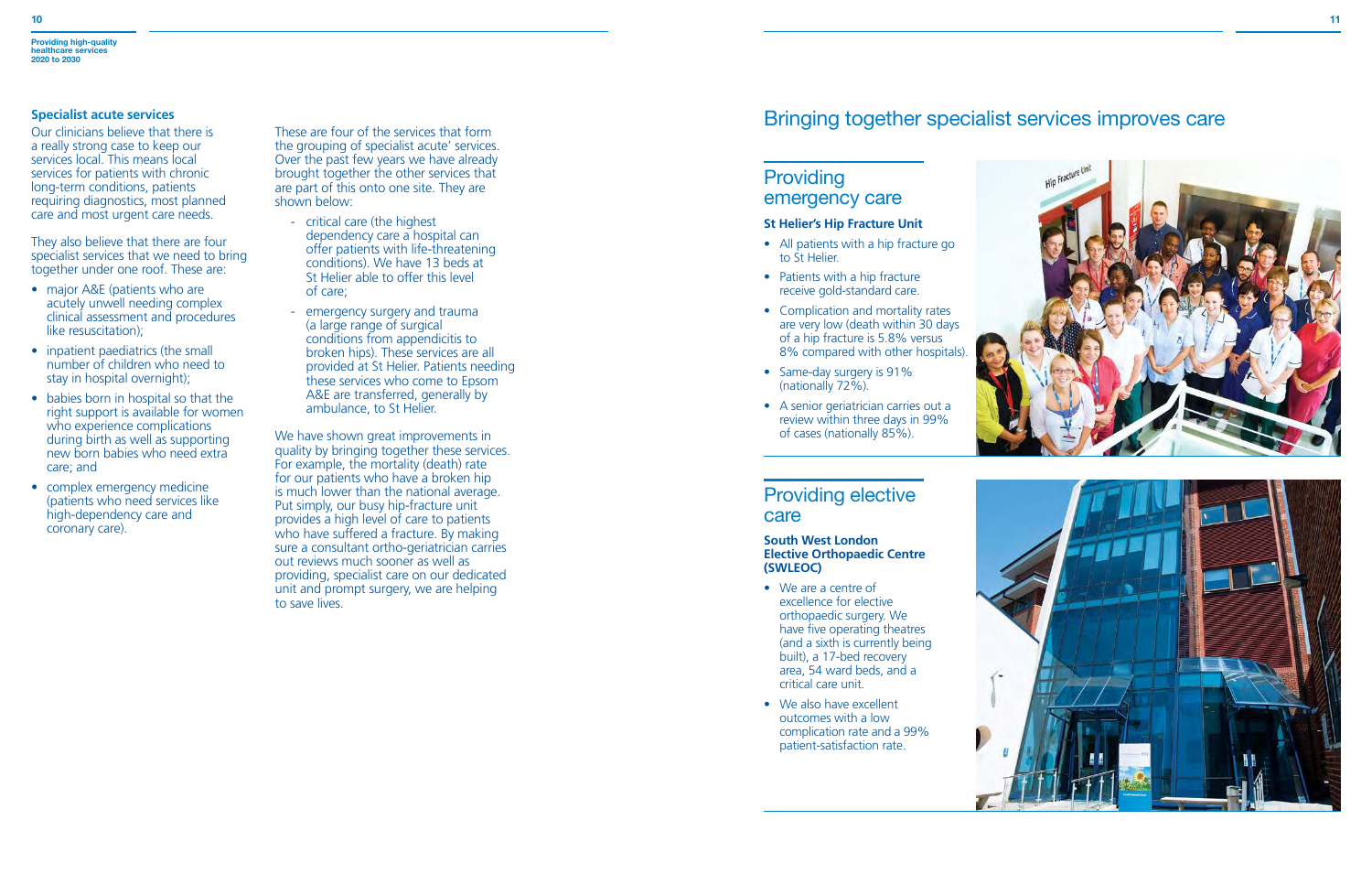**HOURS**

WITZ

**Providing high-quality healthcare services 2020 to 2030**

### **So how does bringing together these services improve quality?**

Quite simply it means that we can bring together the specialist staff who provide this specialist care under one roof. At the moment, we put a lot of staffing resources and money into funding two services at Epsom and one at St Helier. Because of this we begin each year at a loss. Bringing services together means that there are more senior clinicians available more of the day and night which means patients get quicker decisions made by more experienced doctors. All the evidence suggests that this means better outcomes and more lives saved.

If we were to bring these services to one site, we would be better able to meet, deliver and go beyond all the national standards, which ask hospitals to ensure senior clinicians are available 24 hours, seven days a week for our sickest and most at-risk patients which has been shown to improve patient care.

All emergency admissions have a thorough clinical assessment by a suitable consultant **as soon as possible**, but at the latest within 14 hours of arriving at hospital.

It would also mean that we would need to rely on fewer members of expensive agency staff – not only does this improve continuity in the care we provide to patients, but would help us to drive down costs.

It would also mean that we would need to rely on fewer members of expensive agency staff. This not only improves continuity in the care we provide to patients, it would also help us save money every year, which we would then reinvest directly into our services.

This is what our clinicians want to be able to provide for you – 21st century healthcare in buildings that are fit for purpose.

**24/7**

**care**

## Quality standards we must meet now

### **Timely consultant review**

Hospital inpatients have seven-day access to diagnostic services. Consultant-led diagnostic tests and reporting available seven days a week (within one hour for critical patients, within 12 hours for urgent patients and within 24 hours for non-urgent patients).



### **Consultant-led interventions**

All inpatients must have access to consultant-led interventions 24 hours a day, seven days a week.

### **Ongoing review in high-dependency areas**

All high-dependency patients (including those being cared for in the acute medical unit, surgical assessment units and intensive-care unit) are seen and reviewed by a consultant twice a day, unless a senior decision-maker decides that this would not affect the patient's care and consultantdirected ward rounds.





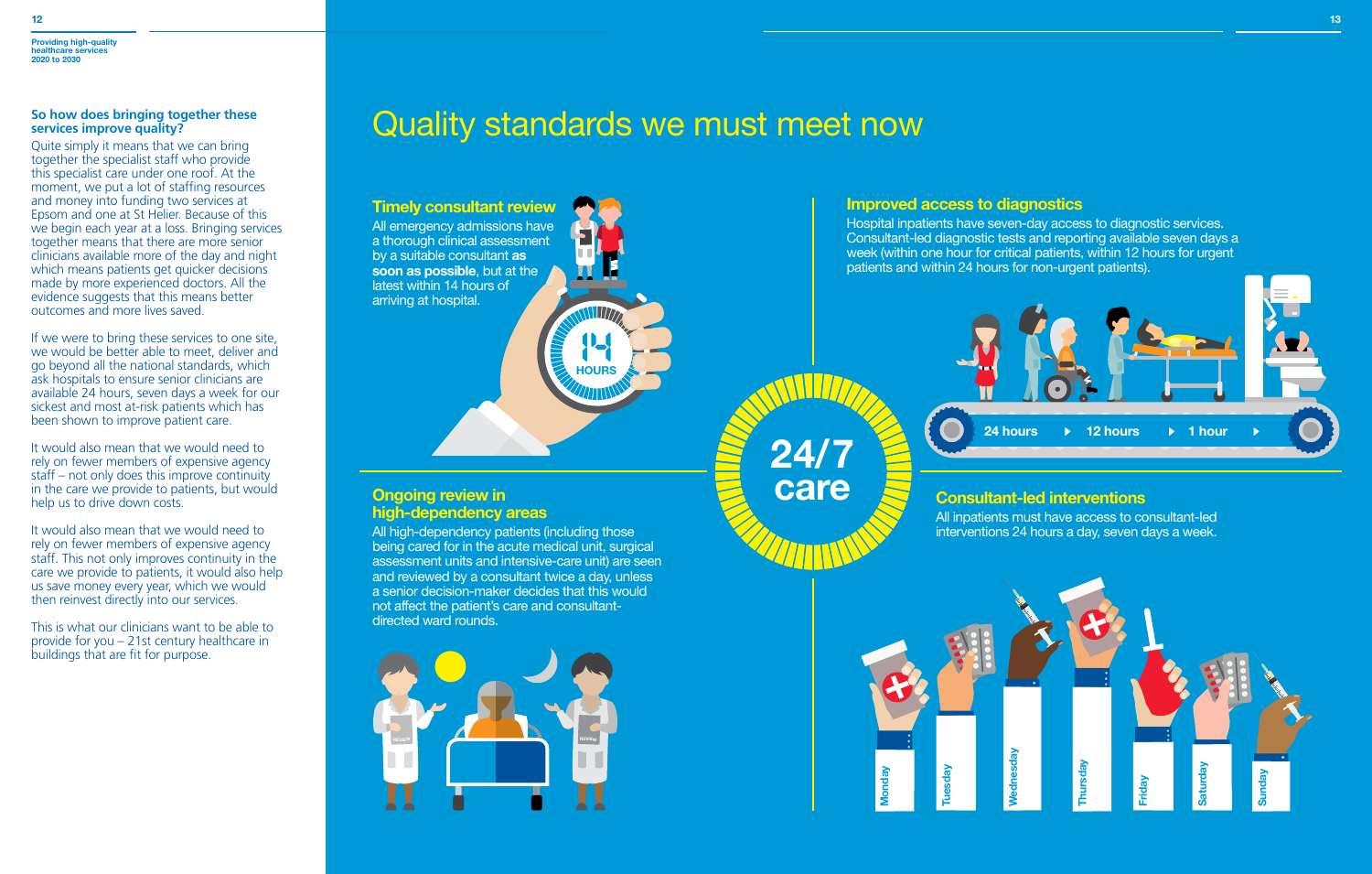

Our clinicians have looked at new hospitals the NHS has built in the last few years. They can offer our patients and staff all of the benefits below.

# Our clinicians' aims for the buildings needed for our future model of care

Even with the investment we are planning to make in the next few years, we will not be able to have buildings that deliver all of these benefits.

We need functional hospital buildings. Investing £80 million into the maintenance backlog will only be a short-term solution, taking us to 2020. While the buildings will be safer, they will still not be suitable to deliver 21st century healthcare.

Most of St Helier Hospital is going to be 80 years old next year and Epsom isn't far behind. St Helier was built before antibiotics were even invented. 43% of our clinical space is defined as 'functionally unsuitable' – making us the worst off when you compare us with similar hospitals across the country.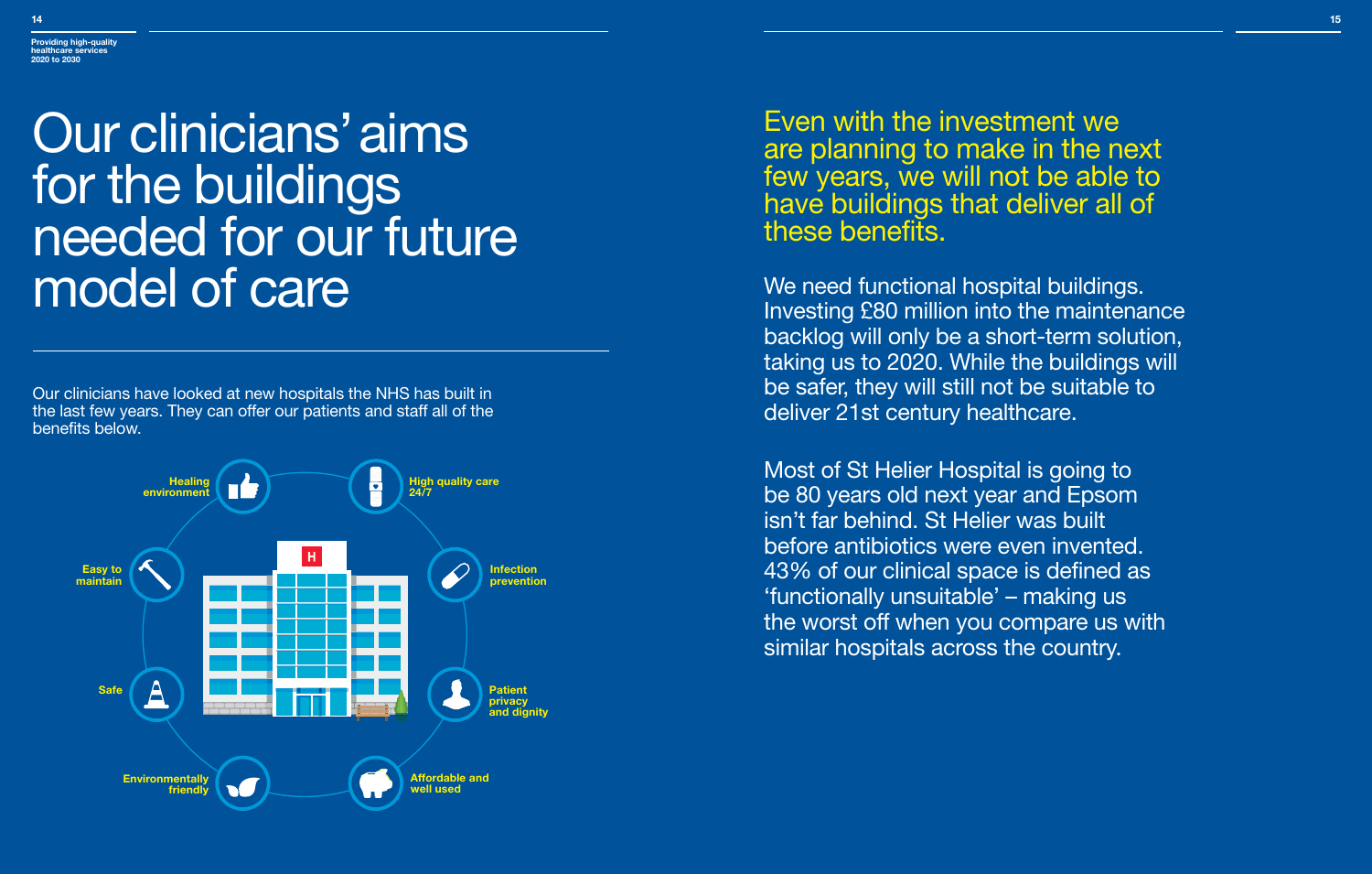

### Our clinicians work in environments where:

### Our patients deserve, and our clinicans aim to secure the following:

- facilities with no areas of overcrowding;
- spacious rooms to prevent the spread of infection;
- more single-occupancy patient rooms;
- space where private and confidential conversations with patients can take place;
- hospitals that allow quick and safe patient transport;
- a relaxing and professional environment;
- procedure rooms with the latest technology;
- nursing stations designed with patients' needs in mind;
- cheaper maintenance and cleaning bills; and
- buildings that are fit for purpose.
- many areas and rooms are too small to prevent and control infection effectively;
- most of our buildings contain four-or-six bed rooms, and less than 21% of rooms are single occupancy;
- the layout of wards makes them difficult for staff to make sure nurses can see patients;
- storage is an issue as older buildings are designed without modern equipment in mind; and
- transferring patients from one department to another (for a CT scan for example) often involves having to take patients outside or through busy thoroughfares of our hospitals.

The ideal layout of our wards would mean that 50% of patient areas would be single rooms with ensuite bathrooms, with four-bed bays each with their own bathrooms. It would also mean we could increase the space between beds – helping us to reduce the spread of infections.

In the middle of the ward so that nurses can easily monitor the patients

Each four-bed bay would have a 3.6 metre space between beds

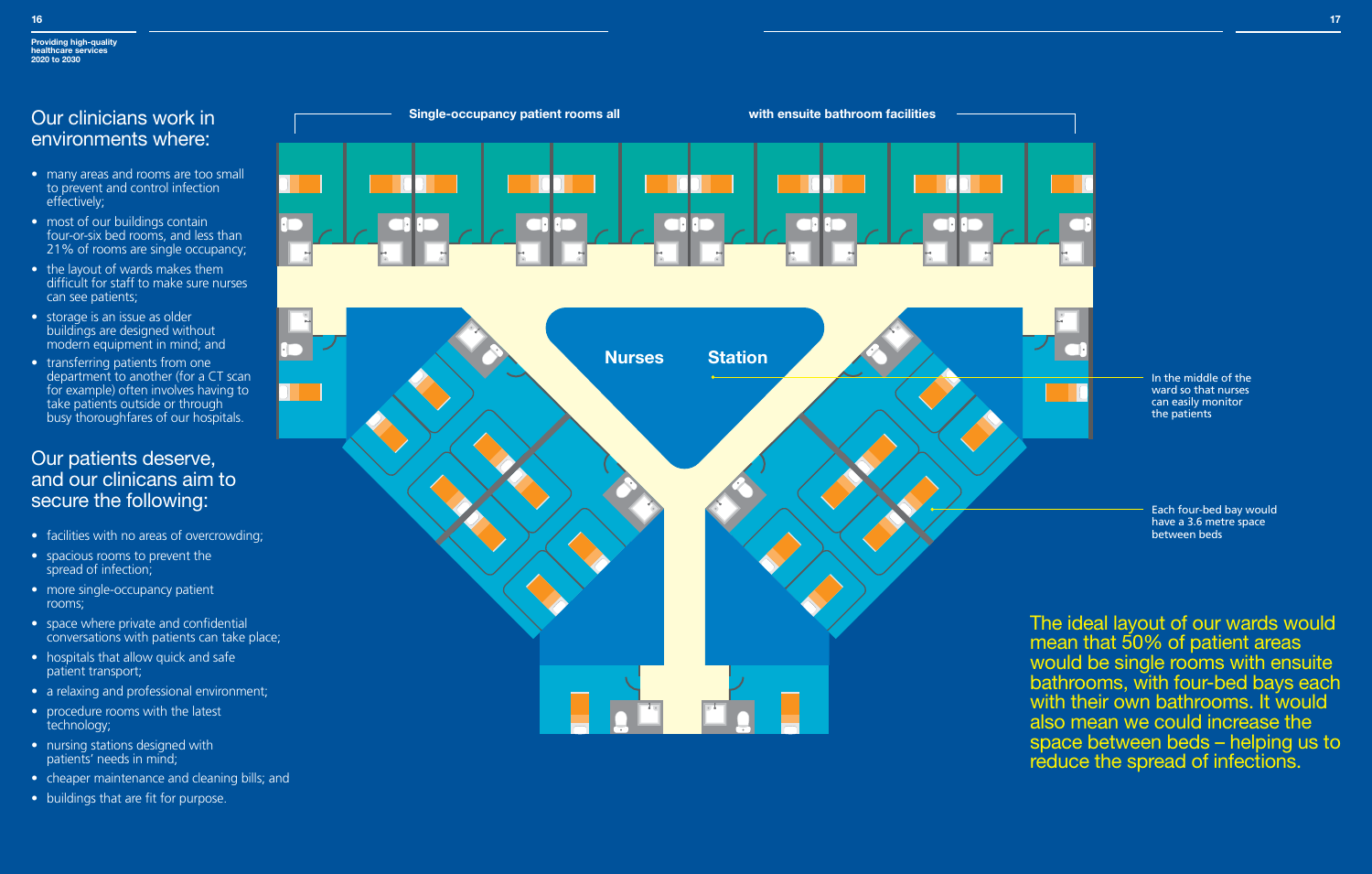Modern healthcare standards and the equipment we rely on cannot fit into our buildings properly. Our clinicians agree that we need the following:

Many more single rooms and increased space between beds on the wards to maintain patient privacy and dignity, improve patient-experience and make it easier to maintain a hygienic environment and isolate patients when necessary to control infection.

**Providing high-qualit healthcare services 2020 to 2030**

Services based closely together in a logical set-up that makes the most of efficiencies and reduces inconvenience to patients. Newer hospital buildings would significantly reduce our annual maintenance bill.

Services under one roof so that patients don't have to be transported between buildings either outside or in underground passageways using lifts that aren't big enough for modern beds.







## How do we get this?

Given all of the challenges we face, we want to discuss with you how we can get to a position that allows us to provide consistently high-quality care that is financially sustainable and delivered from buildings that everyone can be proud of, and staff will be proud to work in.

To make the case for major investment in our buildings we have to agree a strategy that is clinically and financially sustainable and fits in with the rest of the local NHS' plans. We are looking for between £300 and 400 million to replace our hospital buildings. Securing this level of investment would be one of the biggest investments the NHS makes in the next decade. So, to secure this we have to make a strong case.

The work we have been doing over the past two years has been to help us make the case and this is a continuation of that process.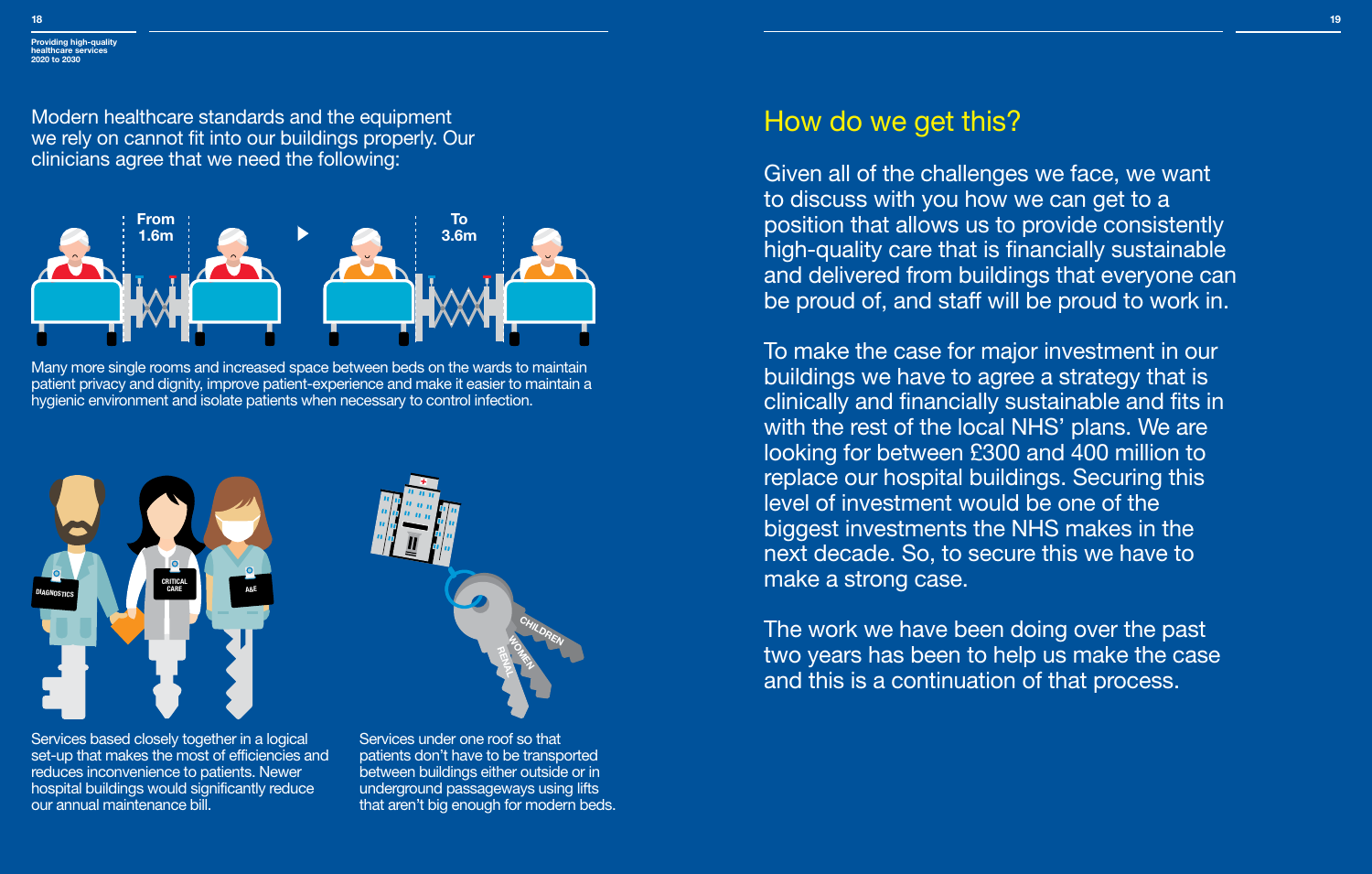# How does our work fit into the rest of the local NHS' plans?

We have to make our case against the background of the 'Sustainability and Transformation Partnership (STP) process which is the NHS' current five-year planning process. Our trust is in two of these – the south-west London STP and also the Surrey Heartlands STP. They are working together on the future of hospital services in their area and you can read more about their plans by going to **www.surreyheartlands.uk** and **www.swlccgs.nhs.uk.**

The latest thinking on the south-west London STP – in which we are a full partner – confirms that all hospitals in south-west London will continue to be needed in future. There are no proposals to close hospitals, but there is agreement that every hospital does not have to provide every service. At this early stage, the local NHS is collectively considering how services should be organised across south-west London, but have not yet reached the stage of making any recommendations on this. No decisions have been made and no changes will be made without involving and consulting local residents.

The starting point is getting the care outside hospitals right, because if this can be done. the pressure on acute services is reduced. That's why the current priority is to invest in primary-care and community-based services and work with local authorities to do more to keep people well and out of hospital. This is the immediate focus of the STP.

We will develop the health and care model for south-west London from the bottom up, with the 'Local Transformation Board' (LTB) deciding on local need, rather than a 'top down' plan for the whole region. The four LTBs (Croydon, Sutton, Kingston/Richmond and Merton/Wandsworth) are now working on these plans and we will need to make sure that our plans for our own hospitals are matched up to them.

We will develop the health and care model for Epsom with Surrey Downs CCG as part of the Surrey Downs STP.

So there is lots of work now going on at the same time. At this stage, we hope to provide our scenarios to the STP in the summer, after we have engaged local communities and updated the work we are doing to take account of the NHS Five Year Forward view delivery document. This will feed into the rest of the work that the STP teams are carrying out. It is likely that we will then have

to do much more detailed work on our proposals between autumn 2017 and spring 2018. In summer 2018, this will lead to a view from the clinical commissioning groups and NHS England on how they would like healthcare to be provided in the future. This is likely to lead to a full public consultation on those proposals that autumn.

### **Providing high-quality healthcare services 2020 to 2030**

 **care Acute**

**Mealth** 

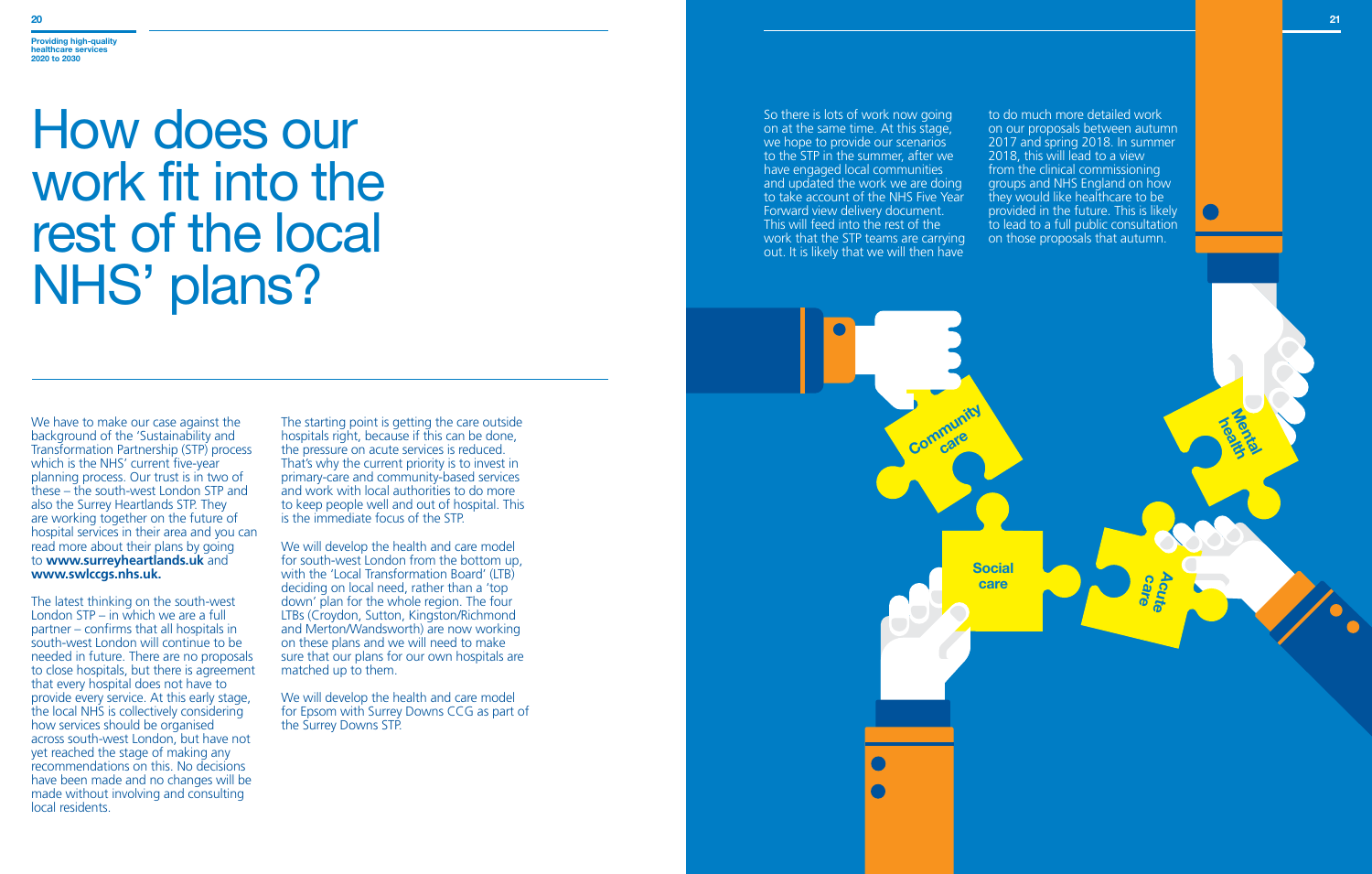

### The local NHS **NHS Richmond CCG Epsom to: Kingston** Kingston 10.5 miles<br>East Surrey 12.4 miles East Surrey 12.4 miles<br>Royal Surrey 19.3 miles **hospital NHS North west**  Royal Surrey 19.3 miles **Surrey CCG** St Peter's 15.6 miles **St Helier to: NHS Kingston**  Kingston 6.5 miles **CCG** 3.9 miles<br>4.4 miles St George's<br>Croydon **M3 St Peter's hospital O** = Trust's catchment area **6.9miles M25 5.2miles Epsom** ñ **hospital NHS Surrey Downs CCG** 曲 **Royal Surrey county hospital NHS Guilford and Waverley CCG**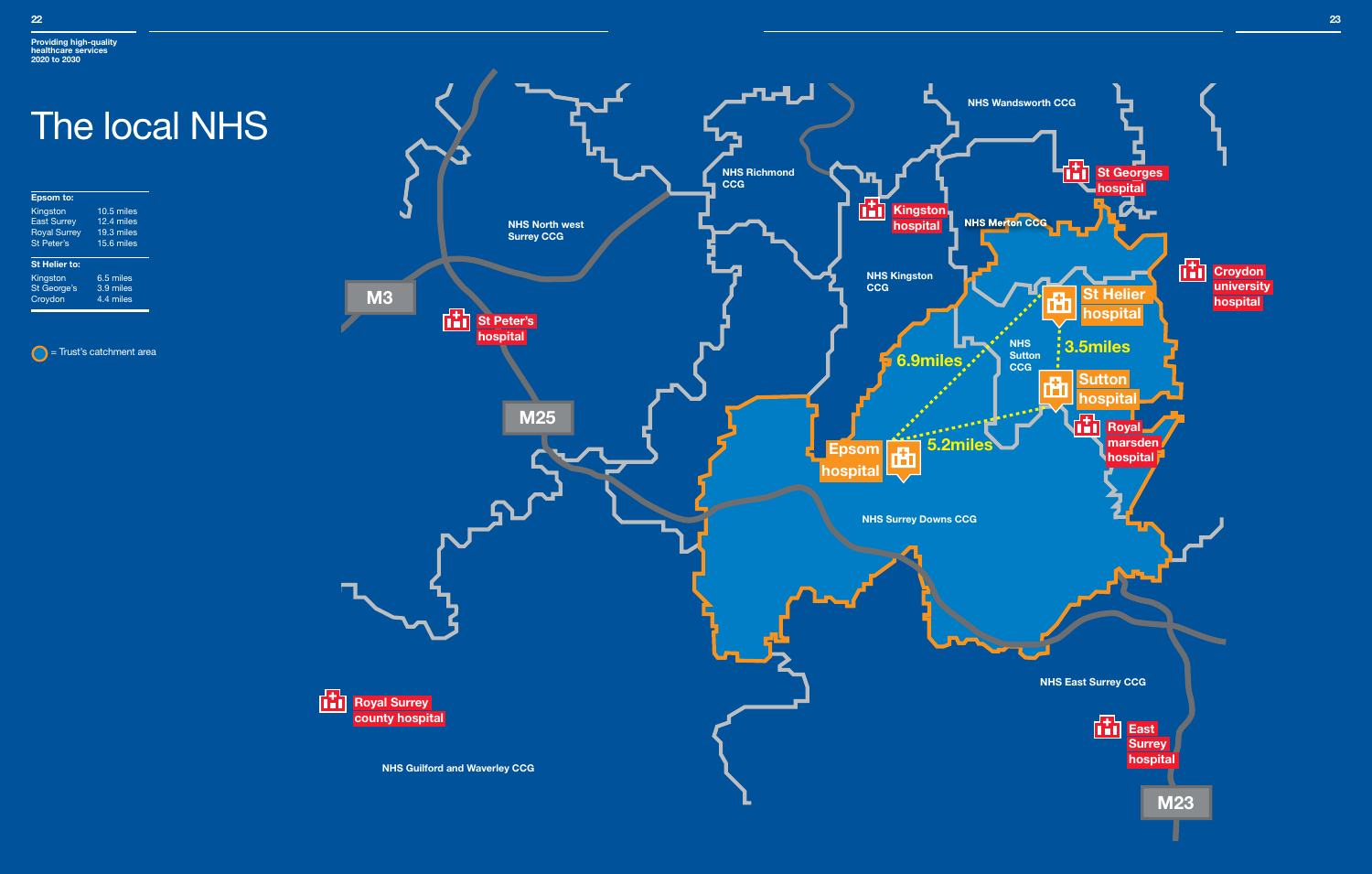# How could we deliver this model of care for the future?

We have been thinking about the scenarios available to us so we can deliver the best possible local services to our population. We want to involve you on where our thinking has got to so far. Of course there are pros and cons with these scenarios. We know people will have lots of different opinions about this, but if we work together, we can secure the best possible hospital buildings for the future and the best possible healthcare services for our patients.

At this stage in the process, we have not developed any firm proposals, only ideas. There are no conclusions or recommendations.

However, we do have a number of possible scenarios to consider. Once we have received as much feedback as we can we will provide a document called a Strategic Outline Case to our regulator, NHS Improvement. They will guide us on whether there is enough quality and financial benefit to do the detailed work on these scenarios.

We can then develop a more detailed business case for the agreed scenarios to be taken forward. We aim to reach a firm decision on whether there is a robust clinical and financial case for a major investment in our hospitals.

Once we have your feedback we will incorporate that into our strategic outline case and present it to our commissioners (Sutton, Surrey Downs and Merton CCGs as well as NHS England). If our commissioners support the conclusion as part of the work in the STPs, we will present it to our local authorities. If our commissioners agree firm proposals for significant change at any of our hospitals, they would lead a public consultation on them.

### We believe there are six possible scenarios to consider. They are shown below.

|          | Possible scenario                                                                                                                                                                                                                                                                                                  | The Epsom<br><b>Hospital site</b>                                                                                               | <b>The St Helier</b><br><b>Hospital site</b>                                                                           | The Sutton<br><b>Hospital site</b>                                                                  | <b>Sutton Hospital</b><br>and the Royal<br>Marsden-<br>combined site |
|----------|--------------------------------------------------------------------------------------------------------------------------------------------------------------------------------------------------------------------------------------------------------------------------------------------------------------------|---------------------------------------------------------------------------------------------------------------------------------|------------------------------------------------------------------------------------------------------------------------|-----------------------------------------------------------------------------------------------------|----------------------------------------------------------------------|
|          | Do nothing - continue as we are<br>with specialist acute services on both<br>Epsom and St Helier sites with us<br>receiving the money to bring each<br>site up to functional levels.                                                                                                                               | H <sub>other</sub><br>oonoo<br>Ë T T                                                                                            | $H_{\text{plstract}}$<br>▉▉▉                                                                                           |                                                                                                     | ROYAL<br>MARSDE<br>n min                                             |
| $\bf{2}$ | Both Epsom and St Helier sites<br>delivering the full range of local<br>services, with Epsom being where the<br>new specialist acute facility is based.                                                                                                                                                            | $H_{\text{DISTRICT}}$<br>.<br>$\begin{array}{c}\n\hline\nH \\ \stackrel{\text{ARE}}{\text{ACUTE}}\n\end{array}$<br>n min<br>g m | $H_{\text{plstract}}$<br><b>.</b><br>n a an                                                                            |                                                                                                     | <b>ROYAL</b><br>MARSDE                                               |
| 3        | <b>Both Epsom and St Helier sites</b><br>delivering the full range of local<br>services, with St Helier being where<br>the new specialist acute facility is based.                                                                                                                                                 | $\mathbf{H}$<br><b>REFER</b><br><u>.</u>                                                                                        | $H_{\text{b}}$<br>.<br>$\begin{array}{c}\n\mathbf{H} \\ \text{ASE} \\ \text{ACUTE}\n\end{array}$<br>---<br><b>an</b> n |                                                                                                     | <b>ROYAL</b><br>MARSDE                                               |
| 4        | Both Epsom and St Helier sites<br>delivering the full range of local<br>services and our Sutton site being<br>where the new specialist acute<br>facility is based.                                                                                                                                                 | $H_{\text{inter}}$<br>n n n n n<br>▁▁▁                                                                                          | $H_{\text{inter}}$<br>-----<br><u>L L L</u>                                                                            | $\begin{array}{c}\n\mathbf{H} \\ \hline\n\end{array}\n\qquad \qquad \mathbf{H} = \mathbf{H}$<br>m p | ROYAL<br>MARSDEI                                                     |
|          | Both Epsom and St Helier sites<br>delivering the full range of local<br>services and a building at the Royal<br>Marsden at Sutton being where the<br>new specialist acute facility is based.                                                                                                                       | $H_{\text{inter}}$<br><u>.</u><br>$\blacksquare$ $\blacksquare$ $\blacksquare$                                                  | $H_{\text{inter}}$<br><b>.</b><br><u>e atr</u>                                                                         |                                                                                                     | $\frac{H}{\text{ASE}^{\prime}}$<br><b>COLLE</b>                      |
| 6        | We have also considered a scenario<br>where we do not receive capital<br>investment. This eventually results in<br>us no longer offering acute services<br>and all our patients being treated in<br>other hospitals in south-west London<br>and Surrey. This is clearly what we<br>want to avoid and, through this | $H_{\text{osmor}}$<br>mm                                                                                                        | $H_{\text{onstr}}$<br><br>.                                                                                            |                                                                                                     | = local hospital services                                            |

involvement work, want to make sure that this does not happen.

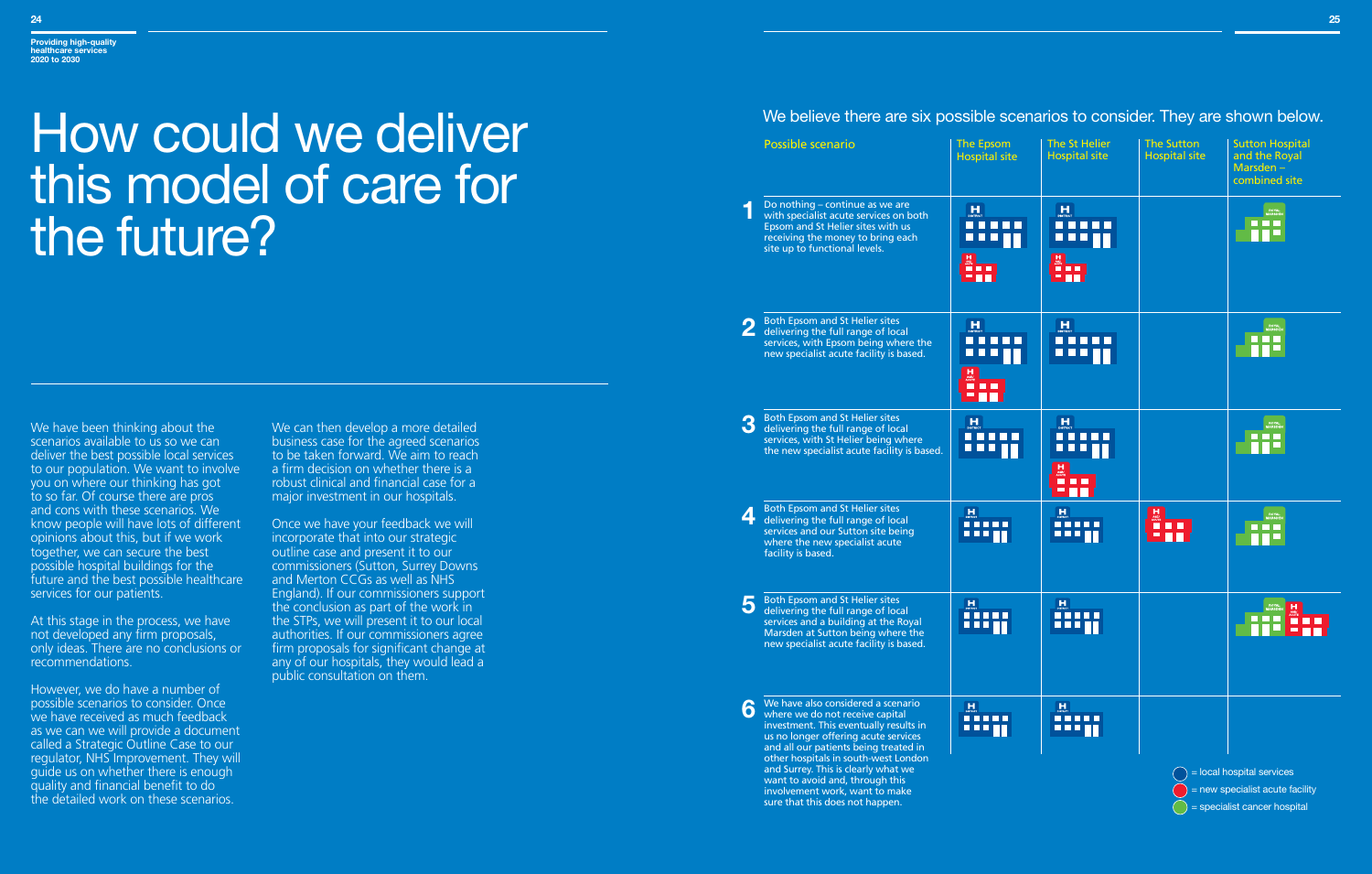# Our current thinking We want to know what you think

**Now you've read our aims and possible scenarios for our future, we want to know what you think. This isn't a consultation, but your thoughts will help to shape our future.**

1) Do you agree with our aim to provide as much care as possible from our existing hospital sites at St Helier and Epsom and do this by working more closely with the other local health and care providers?

2) Do you think we have made the case that we will improve patient care by bringing together our services for our sickest or most at-risk patients on a new specialist acute facility on one site?

**3)** We have set out several scenarios on how we can do this. Do you think we should consider any other scenarios?

**5)** Is there anything else you would like to tell us?

**4)** How would you like to be involved in these discussions in the future?

Please post this tear-off response to: **ESTH 2020-2030 Epsom and St Helier University Hospitals NHS Trust 4th Floor Ferguson House St Helier Hospital Wrythe Lane, Carshalton Surrey SM5 1AA.** Or email your responses to **esth2020-2030@nhs.net**

We would like to know if you support us in taking these three scenarios forward into the next level of detail. This will mean we need to write a business case where we will work out in detail the costs and benefits of each scenario. It will take about a year to do this level of work and make sure it fits in with the southwest London and Surrey Heartlands STPs.

We would aim to be in a position to present this stage of the work in summer 2018, if doing this further work is supported during this initial phase.

Of the six scenarios we have looked at, our initial review suggests that we will probably rule out three of the scenarios:

- Do nothing, because we can't deliver clinical and financial sustainability.
- Not having a specialist acute facility, because we believe our patients need to access one in our catchment.
- A stand alone specialist facility on the Sutton site, because there will be insufficient space on our existing land.

We believe that the remaining three scenarios which involve building a specialist acute facility at either St Helier, Epsom or Sutton (shared site with the Royal Marsden), are all potentially deliverable and should be taken forward for further analysis.

If you or someone you know cannot read this document, please contact us and we will do our best to provide the information in a suitable format or language.

For more information, contact the Communications Team on **020 8296 4996** or email **communications@esth.nhs.uk.**